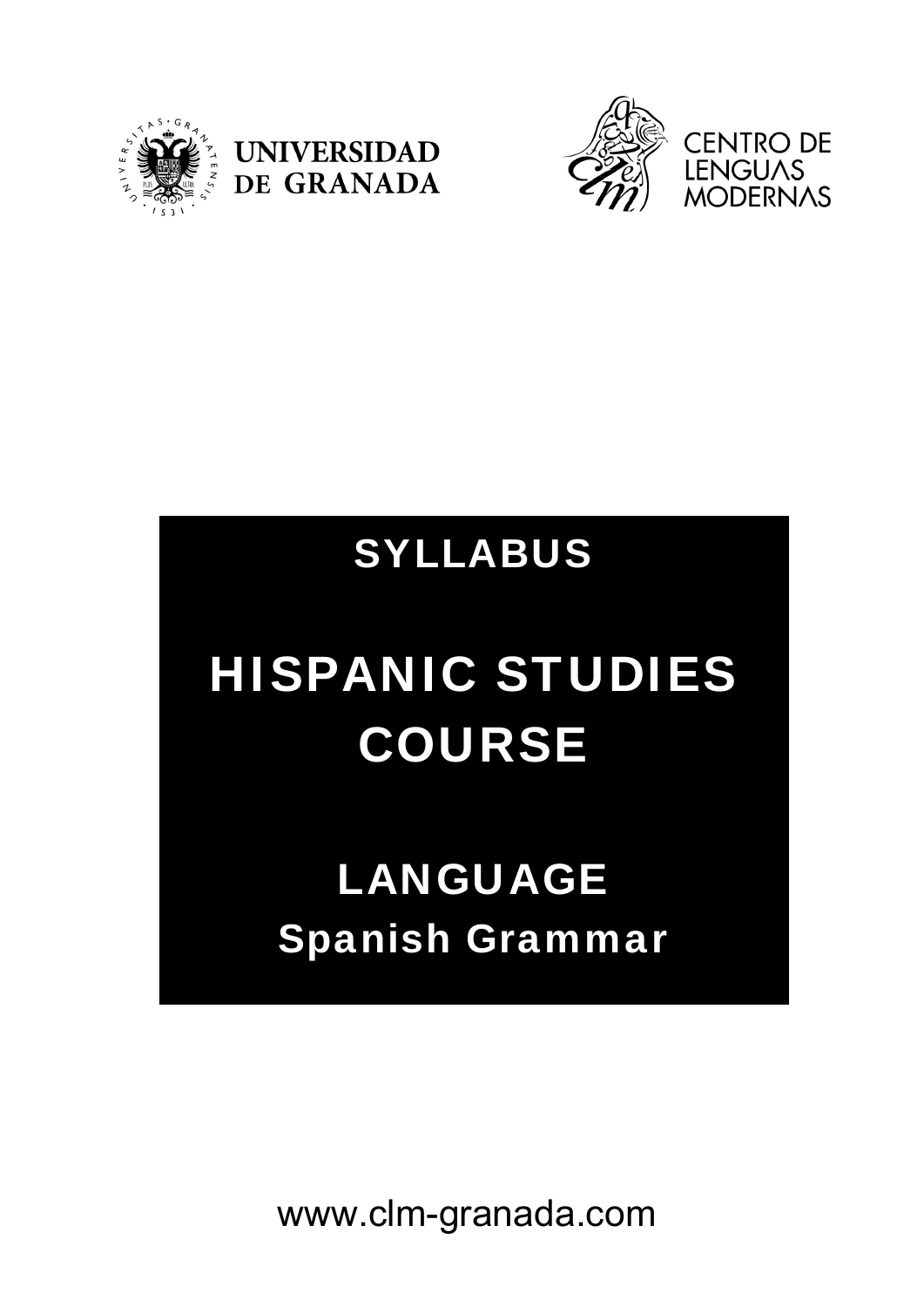#### **SPANISH GRAMMAR (LEVEL 7)**

#### **General description**

 Description and analysis of Spanish grammar, especially those aspects which are of most difficulty for the non-Spanish speaker (advanced level).

#### **Content**

- Indicative tenses.
- Comparatives.
- Lexis: use and differentiation of synonyms.
- Verbal paraphrasing.
- Demonstratives.
- Subjunctive.
- Orthography.
- Prepositions.
- Reported and direct speech.
- The imperative.
- Ser and estar.
- Adversative propositions. Sino / si no.
- Temporal propositions.
- Conditional propositions.
- Concessive propositions.
- Final propositions.
- Consecutive and causal propositions.
- Use of the article.
- The passive voice.
- Personal pronouns.
- The *se*.
- Non-personal forms of the verb.
- Specificative and explicative adjectives.
- The relative phrase.

Students enrolling on this course must have a sufficient command of the Spanish language. The methodology will be theory-practical as the aims of the course are to make the students reflect on the use of the language and reflexively learn the grammar.

#### **Activities**

 A syllabus will be given to the students which will provide a daily guide, along with a grammatical notes and practical exercises. Given the complexity of some topics they may extend into another class, the syllabus should be seen as desiderata which we will try to complete as fully as possible.

#### **Assessment**

 Students will carry out exercises with the grammatical contents to test their command of the language and the grammar. The exercises will be marked from 0 to 10 points; a minimum of 5 is required in order to pass. Class attendance will also be taken into account. The final mark will be based on the following:

- 1) Academic activity (80%), which will be 40 % of the average mark of the gramatical exercises and 40 % of the final exam mark
- 2) Attendance and participation (20 %). 1 point will be given to each student for each class attended (10 %) for class attendance; in order to be assessed the C.L.M. has established a minimum number of compulsory classes (80 % of the total number of classes). Class participation will also be given a maximum of 1 point (10 %).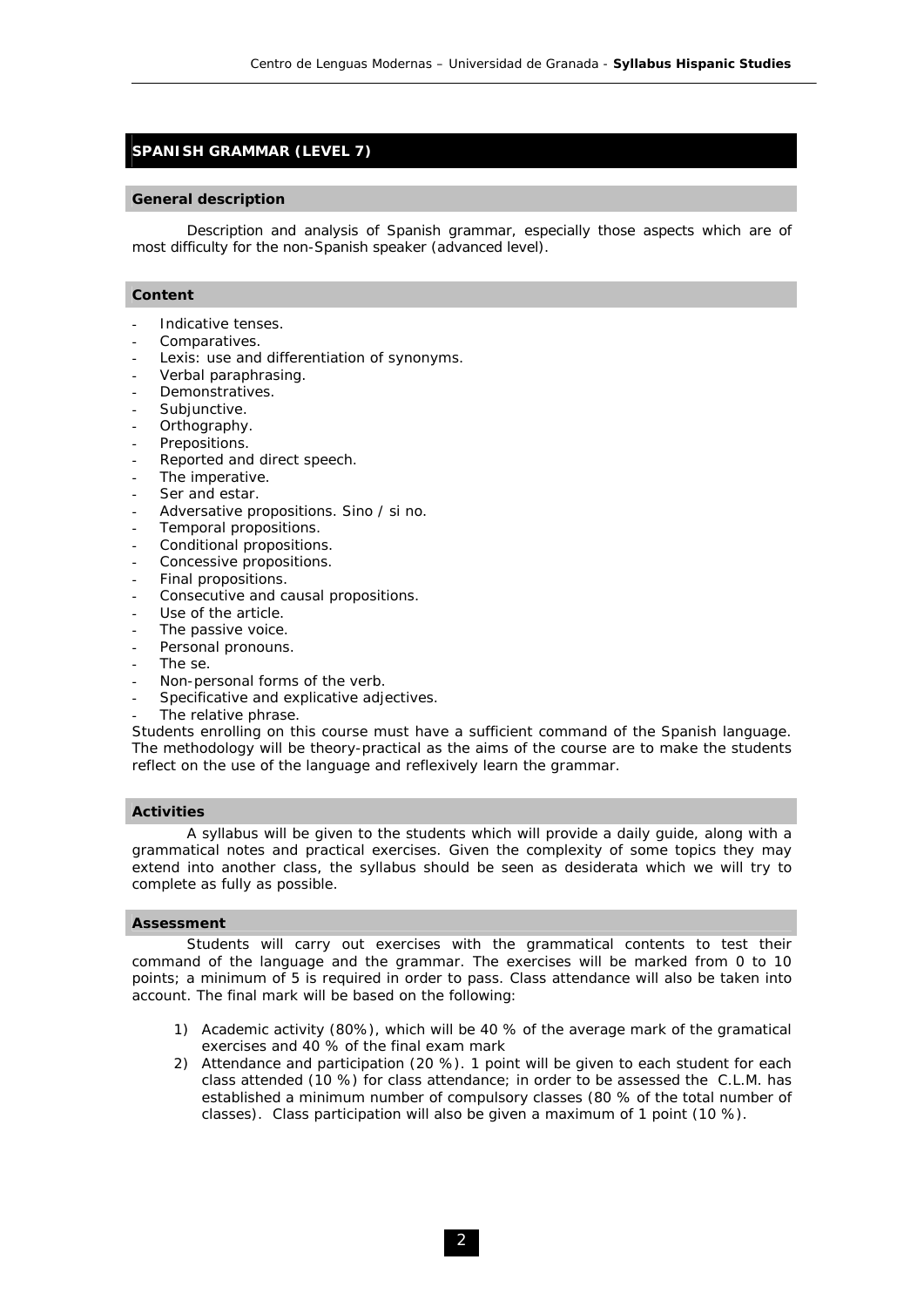#### **Bibliography**

#### **Grammars of the Spanish language (the latest edition should always be used):**

Alarcos Llorach, Emilio, *Gramática de la Lengua Española*. Madrid: Real Academia Española/Espasa.

Alcina Franch, Juan y Blecua, José Manuel, *Gramática española*. Barcelona: Ariel. Alonso, Amado, y Pedro Henríquez Ureña, *Gramática castellana*. Buenos Aires: Losada. Gómez Torrego, Leonardo, *Gramática didáctica del español*. Madrid: S.M.

Marcos Marín, Francisco, *Curso de gramática española*. Madrid: Cincel-Kapelusz.

Montolío, Estrella, et al. (coord.), *Manual práctico de escritura académica*. 3 vols. Madrid: Ariel.

Pérez Rioja, José Antonio, *Gramática de la lengua española*. Madrid: Tecnos.

Real Academia Española (Comisión de Gramática), *Esbozo de una nueva gramática de la lengua española*. Madrid: Espasa.

Seco, Rafael, *Manual de gramática española*. Madrid: Aguilar.

Seco, Manuel, *Gramática esencial del español. Introducción al estudio de la lengua*. Aguilar: Madrid.

#### **Grammars and exercise books which may be applied to the teaching of Spanish to foreigners (amongst many others). (The latest edition should always be used):**

Fernández, Jesús, Rafael Fente y José Siles, *Curso intensivo de español. Gramática*. Madrid: S.G.E.L.

Fernández, Jesús, Rafael Fente y José Siles, *Curso intensivo de español. Ejercicios prácticos. Niveles intermedio y superior*. Madrid: S.G.E.L.

Kundert, Hans, y Mª Antonia Martín Zorraquino, *Ejercicios de español. Libro 1. Niveles elemental e intermedio*. Madrid: Omnivox.

Kundert, Hans, y Mª Antonia Martín Zorraquino, *Ejercicios de español. Libro 2. Niveles intermedio y avanzado*. Madrid: Omnivox.

Moreno García, Concha, *Curso superior de español*. Madrid: S.G.E.L.

#### **Orthography (the latest edition should always be used):**

Real Academia Española, *Ortografía*. Madrid: Espasa.

#### **Dictionaries (the latest edition should always be used):**

Manuel Seco, *Diccionario de dudas y dificultades de la lengua española*. Madrid: Espasa.

Real Academia Española, *Diccionario de la lengua española*. Madrid: Espasa (22ª edición).

Real Academia Española, *Diccionario de la lengua española*. « http://www.rae.es » (ed. actualizada).

Real Academia Española, *Diccionario panhispánico de dudas*. Madrid: Espasa.

#### **SPANISH GRAMMAR (LEVEL 8)**

#### **General description**

 The content of the course includes the main points of those remaining difficulties which a student may encounter in the latter part of an advanced learning phase and the best way to solve them, within a pragmatic tone.

 Students wishing to enrol on this course must have the required level of Spanish, active knowledge as well as passive, and certain knowledge of Spanish grammar. The student is offered a definitive consolidation of this knowledge by means of a systematic presentation of the grammar along with numerous exercises.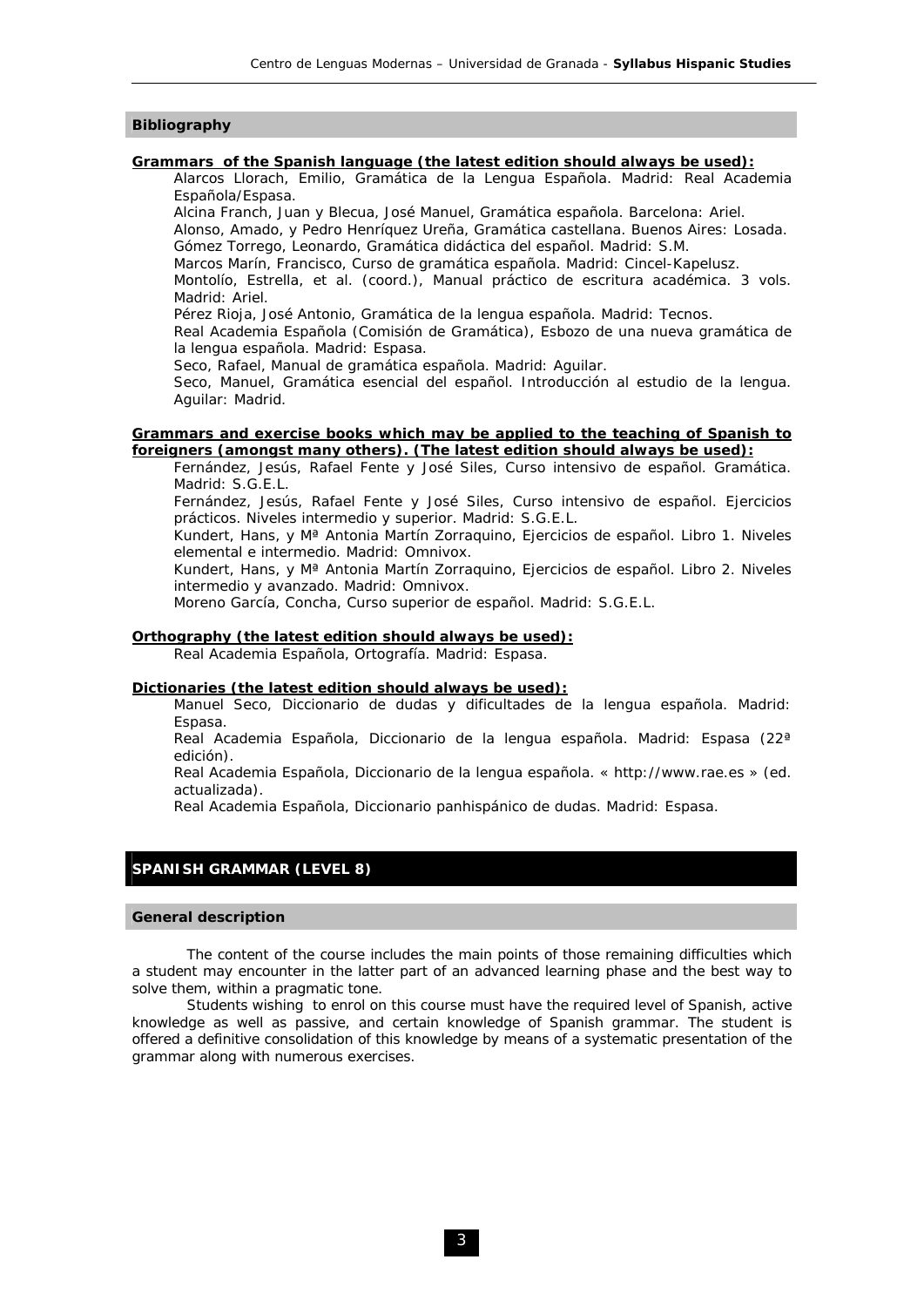#### **Content**

- 1. *Use of the indicative tenses.* Forms. Tenses. Exercises.
- 2. *Uses of the subjunctive.* In independent phrases. In dependant phrases. Subjunctive tenses. Exercises.
- 3. *Uses of SER y ESTAR.* Non-attributive use. Auxiliary use. Attributive use. Exercises.
- 4. *Use of the demonstratives*. Spatial, temporal and in discourse. Other uses. Exercises.
- 5. *Use of verbal periphrasis*. With infinitive. With gerund. With participle. Exercises
- 6. *Uses of the impersonal and passive structures.* Obligatory impersonals. Optative impersonals. Passive sentences. Exercises.
- 7. Use of the pronominal structures. Commuted *se*. Reflexive *se*. Reciprocal *se*. Transitive verbs. Movement verbs. Intransitive verb. Pronominal verbs. Exercises.
- 8. *Use of the indefinites*. Forms of the indefinites. Cardinal and ordinal numbers. Distributives. Numerical approximation. Exercises.
- 9. *Use of subordinate phrases*. Exclamatory *que*. Valorative *que*. Structures with *como*. Structures with *cuanto*. Structures with *cuando*. Structures with *donde*. Structures with *si*. Exercises.
- 10. *Use of the relatives. (El) que. Quien. El cual. Cuyo.* Exercises.
- 11. *Use of conversation structures.* Characterising features of intention, emphasis and deliberation. Beginnings,. Links. Appendices. Exercises.
- 12. *Use of prepositions*. Spatial significance. Temporal significance. Nacional significance. Idiomatic significance. Prepositional pattern. Exercises.

#### **Activities**

Daily exercises for both class and homework

#### **Assessment**

Assessment will be on:

- 1) Class attendance.
- 2) Class participation.
- 3) Exams, which will be of the same type as exercises done periodically in class.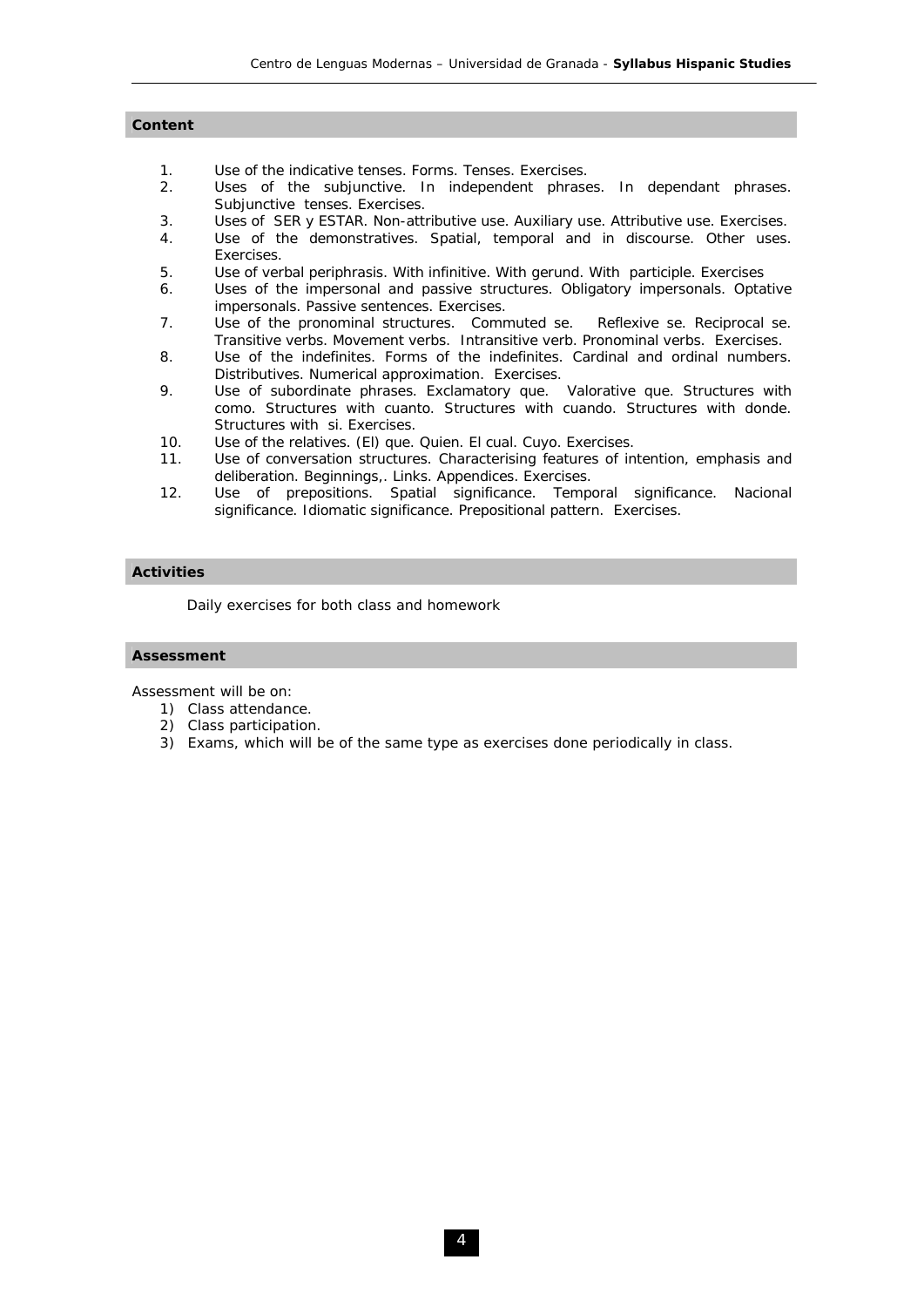#### **Bibliography**

#### **1. Textbooks:**

REAL ACADEMIA ESPAÑOLA. *Esbozo de una nueva gramática de la lengua española*, Madrid, Espasa-Calpe, varias ediciones.

ALCINA, J. y BLECUA, J. M., *Gramática española*, Barcelona, Ariel, various editions. SECO, M., Gramática esencial del español. Introducción al estudio de la lengua, Madrid, Aguilar.

MATTE BON, F., *Gramática comunicativa del español*, Madrid, Difusión, 1992.

#### **2. Dictionaries:**

SECO, M. *Diccionario de dudas y dificultades de la lengua españo*la, Madrid, Espasa Calpe. MOLINER, M., *Diccionario de uso del español*, Madrid, Gredos, various editions. VV.AA., *Diccionario de uso del español actual*, Madrid, Ed. SM., 1996.

#### **3. Exercise Books:**

FENTE, R., *Curso intensivo de español. Ejercicios prácticos*, Madrid, Edi-6, 1983. KUNDERT, H., MARTÍN Mª A., *Ejercicios de español*, Madrid, Alhambra, 1990.

#### **4. Specialized books:**

BORREGO, J. y otros, *El subjuntivo. Valores y usos*, Madrid, SGEL, 1985. GELABERT, Mª. J. y otros, *Repertorio de funciones comunicativas del español*, Madrid, SGEL, 1988. LUQUE DURÁN, J. DE D., *Las preposiciones*. Madrid, SGEL, (1973). MOLINA REDONDO, J.A., *Usos de "se". Cuestiones sintácticas y léxicas*, Madrid, SGEL,

various editions (last, 1994).

MOLINA REDONDO, J.A. y ORTEGA OLIVARES, G., *Usos de ser y estar*, Madrid, SGEL, 1987.

#### **SPANISH GRAMMAR (LEVEL 9)**

#### **General description**

 The content of the course includes the main points of those remaining difficulties which a student may encounter in the latter part of an advanced learning phase and the best way to solve them, within a pragmatic tone.

 Students wishing to enrol on this course must have the required level of Spanish, active knowledge as well as passive, and certain knowledge of Spanish grammar. The student is offered a definitive consolidation of this knowledge by means of a systematic presentation of the grammar along with numerous exercises.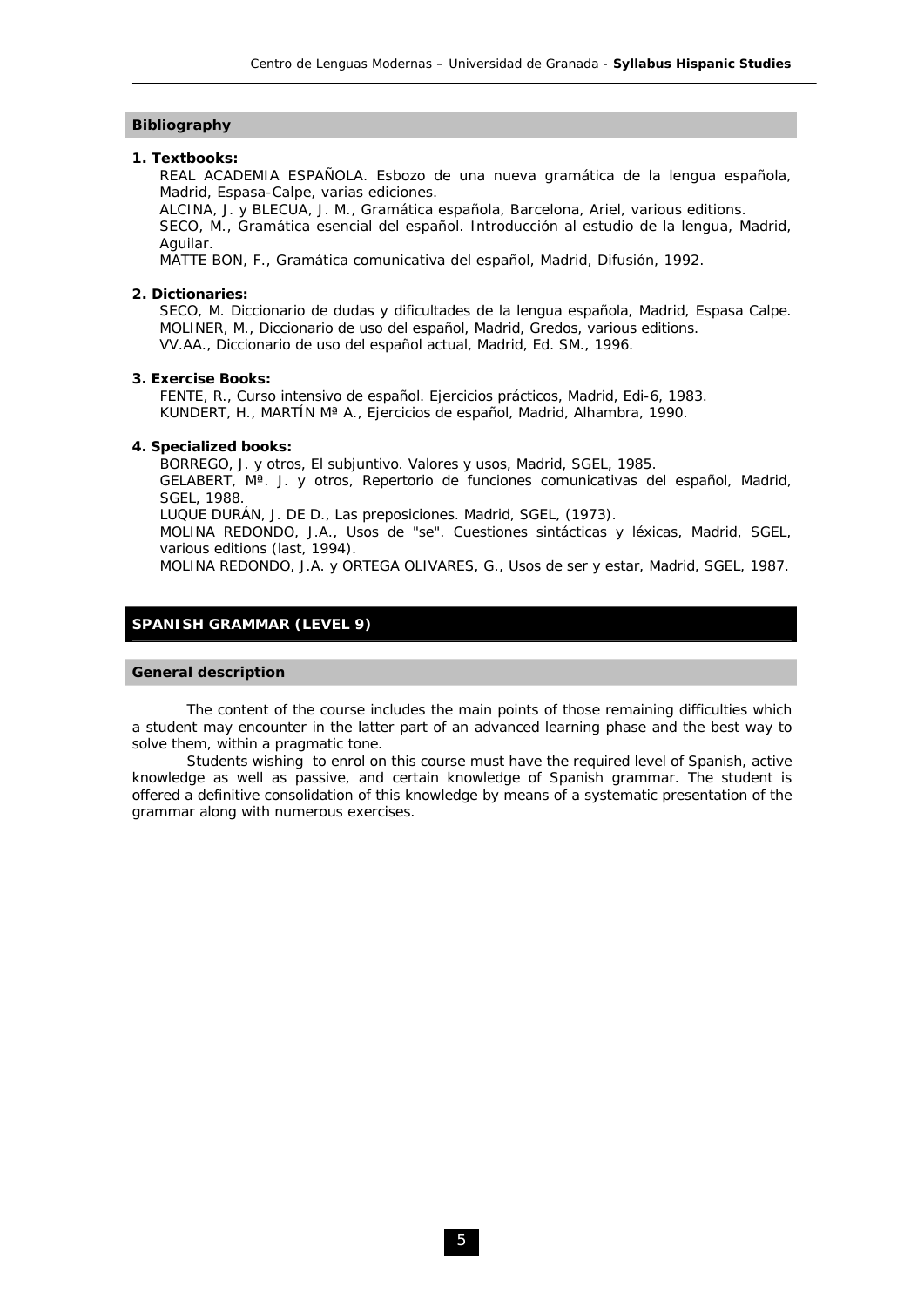#### **Content**

- 13. *Use of the indicative tenses.* Forms. Tenses. Exercises.
- 14. *Uses of the subjunctive.* In independent phrases. In dependant phrases. Subjunctive tenses. Exercises.
- 15. *Uses of SER y ESTAR.* Non-attributive use. Auxiliary use. Attributive use. Exercises.
- 16. *Use of the demonstratives*. Spatial, temporal and in discourse. Other uses. Exercises.
- 17. *Use of verbal periphrasis*. With infinitive. With gerund. With participle. Exercises
- 18. *Uses of the impersonal and passive structures.* Obligatory impersonals. Optative impersonals. Passive sentences. Exercises.
- 19. Use of the pronominal structures. Commuted *se*. Reflexive *se*. Reciprocal *se*. Transitive verbs. Movement verbs. Intransitive verb. Pronominal verbs. Exercises.
- 20. *Use of the indefinites*. Forms of the indefinites. Cardinal and ordinal numbers. Distributives. Numerical approximation. Exercises.
- 21. *Use of subordinate phrases*. Exclamatory *que*. Valorative *que*. Structures with *como*. Structures with *cuanto*. Structures with *cuando*. Structures with *donde*. Structures with *si*. Exercises.
- 22. *Use of the relatives. (El) que. Quien. El cual. Cuyo.* Exercises.
- 23. *Use of conversation structures.* Characterising features of intention, emphasis and deliberation. Beginnings,. Links. Appendices. Exercises.
- 24. *Use of prepositions*. Spatial significance. Temporal significance. Nacional significance. Idiomatic significance. Prepositional pattern. Exercises.

#### **Activities**

Daily exercises for both class and homework

#### **Assessment**

Assessment will be on:

- 1) Class attendance.
- 2) Class participation.
- 3) Exams, which will be of the same type as exercises done periodically in class.